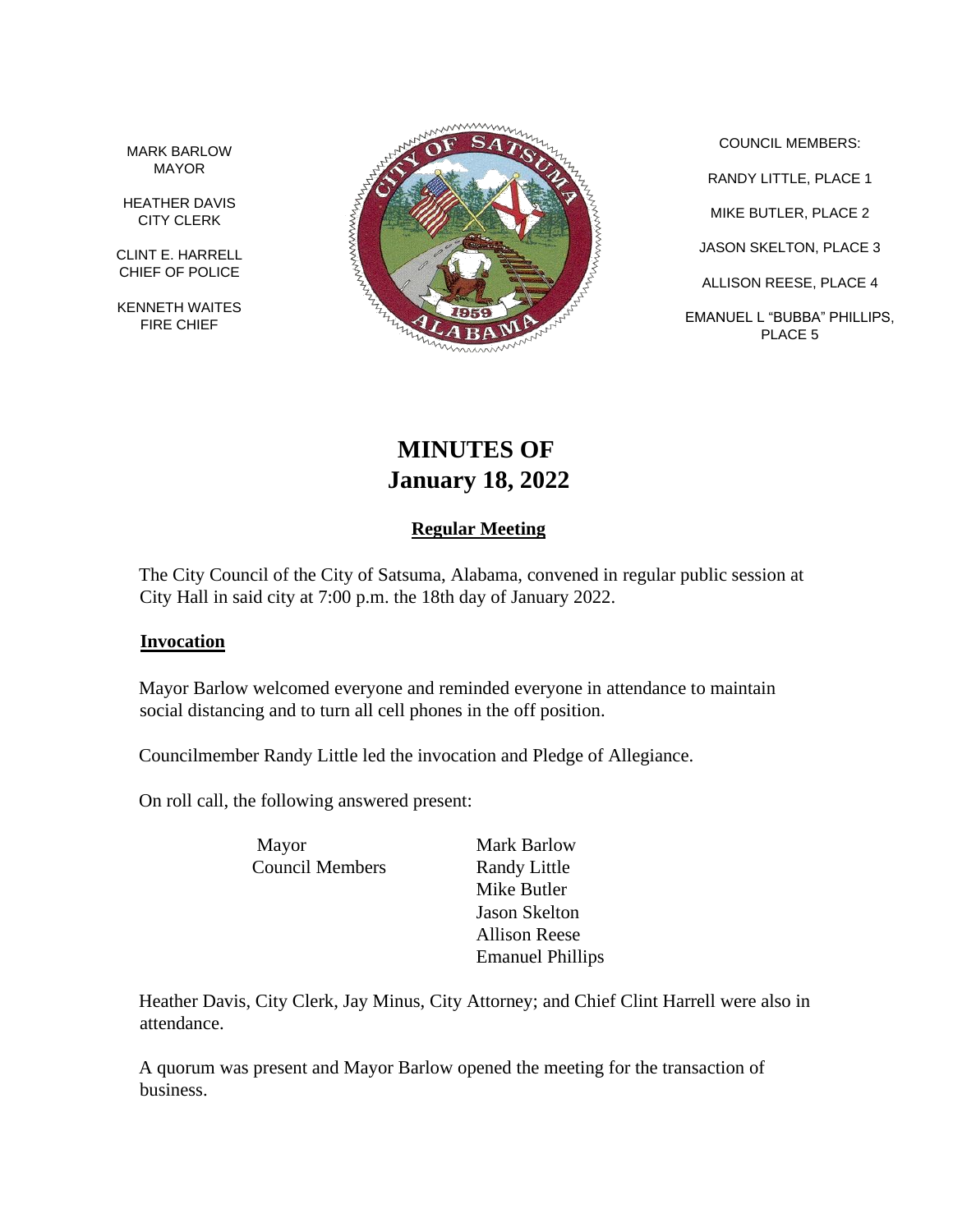# **Agenda**

On a motion made by Councilmember Reese and seconded by Councilmember Skelton, the motion carried unanimously and the agenda was passed.

# **Approval of Minutes**

Mayor Barlow presented the minutes from the Regular Meeting held on January 4, 2022. Councilmember Reese made a motion to approve the minutes as presented. Councilmember Little seconded the motion and the motion carried unanimously.

## **Recognitions**

None

# **Visitors**

Mike Davis with the SCDO came before council to request the fees to be waived on rental of Steele Creek Lodge on April 21, 2022 to hold the Annual Citizen of the Year Banquet. On motion made by Councilmember Phillips and seconded by Councilmember Little, the motion carried unanimously.

## **Mayor's and Council's Reports:**

## **Mayor's Report**

Mayor Barlow expressed his condolences to several families on the death of their loved ones throughout the City of Satsuma.

Mayor Barlow reported that the tournament at Steele Creek this past weekend held by the Alabama Bass Federation went well and was televised.

Mayor Barlow stated that Satsuma High School held their Ms. Satsuma Pageant this past weekend and it went over well. He congratulated all of the participants.

Mayor Barlow reported that renovations at Steele Creek Lodge were still ongoing and the sheetrock part has been finished.

Mayor Barlow reported that a vehicle sold on GovDeals and picked up by the purchaser but he had made contact with the city about some issued with the vehicle. Travis Jones and Chief Clint Harrell have been in touch with the purchaser of the vehicle.

Mayor Barlow reported that the auditors would be in the office on Jan 24, 2022 to finalize this past year's audit.

Mayor Barlow stated that he had been in touch with Mediacom about offering internet on the I65 side of the city.

Mayor Barlow stated that he Robbie Strom with GMC had been under the weather and unable to attend the council meetings but he was in hopes he would be at the next meeting,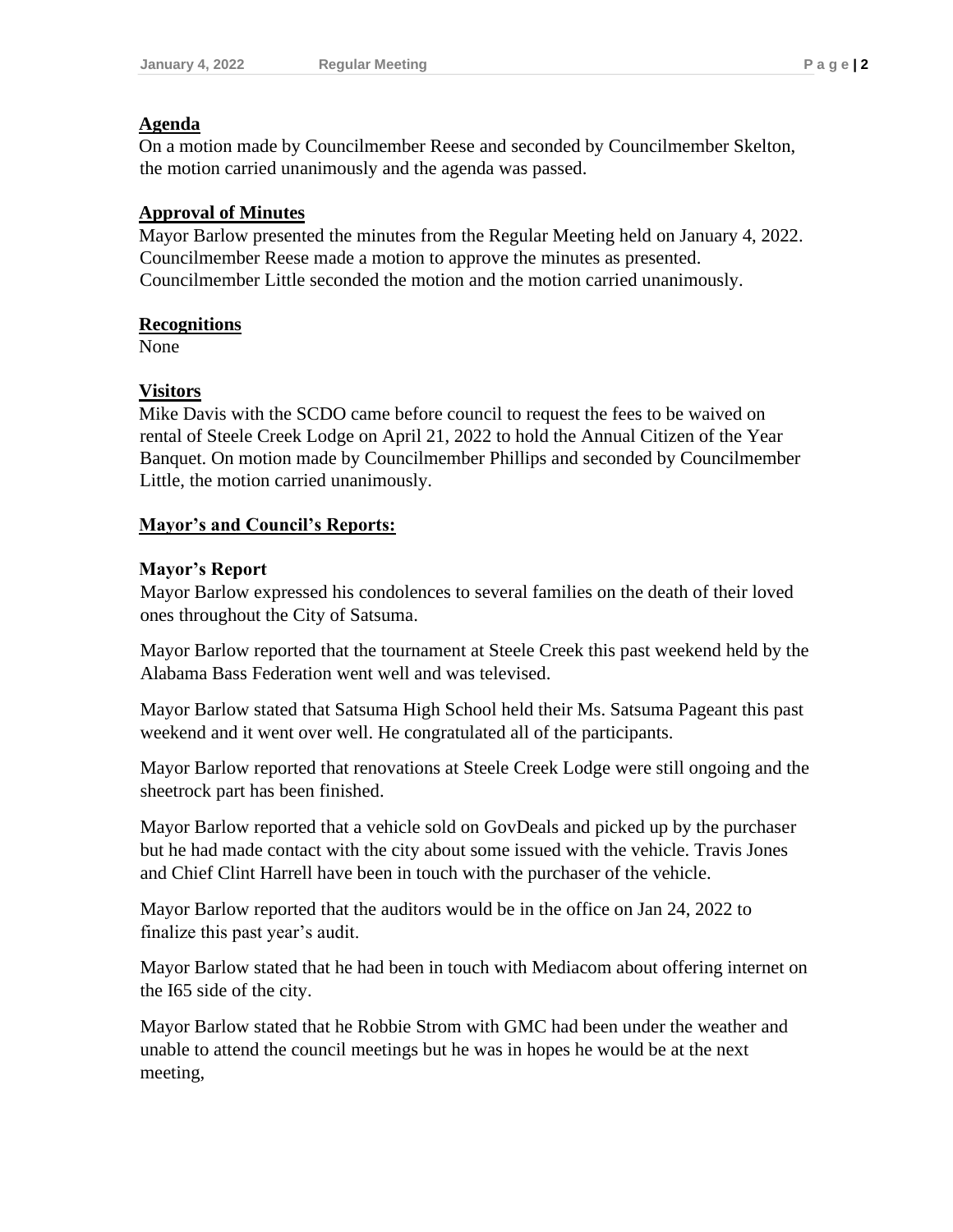Mayor Barlow stated that the SARPC meeting had been rescheduled to Match 24- 25,2022.

## **Public Services – Councilmember Little**

Councilmember Little reported that the seniors are still meeting on Tuesdays and Thursdays and have about 12-15 people participating currently.

Councilmember Little stated there had been some recent work at the trash ramp.

Councilmember Little stated that a lot of permits have been issued recently and the sanitation trucks are up and running smoothly.

#### **Public Safety – Councilmember Butler**

Councilmember Butler stated that the police department had 10 interviews scheduled and only 3 people showed up for their interview. He also stated that the fire department is in interviews for fireman.

#### **Administration – Councilmember Skelton**

Councilmember Skelton stated that he would like to see a policy on how surplus property that belongs to the city is to be destroyed or sold.

#### **Parks & Recreation – Councilmember Reese**

Councilmember Reese stated she had received a paper from the auditors and would like some explanation on what it is about.

Councilmember Reese gave an update on the repairs at the tennis courts. The contractor will be getting with us on the start date soon. They are currently waiting on the weather to be at a degree that they court will cure.

#### **Public Works – Councilmember Phillips**

Councilmember Phillips reported that inmates were out last week due to quarantine.

Councilmember Phillips reported that public works had removed dead trees from the disc golf course, picked up trash along Highway 43 and throughout the city. Leaves were picked up with the leaf vac around the city, lights were repaired at the community center and the kayak ramp was resurfaced.

## **Items for Consideration**

#### **A. Consideration of payment of the bills in the amount of \$11,570.98**

On a motion by Councilmember Skelton and seconded by Councilmember Little with all voting "aye" Council unanimously approved and the motion carried.

## **B. Discussion and consideration of hiring William Cherry as a full-time police officer effective Jan 29, 2022.**